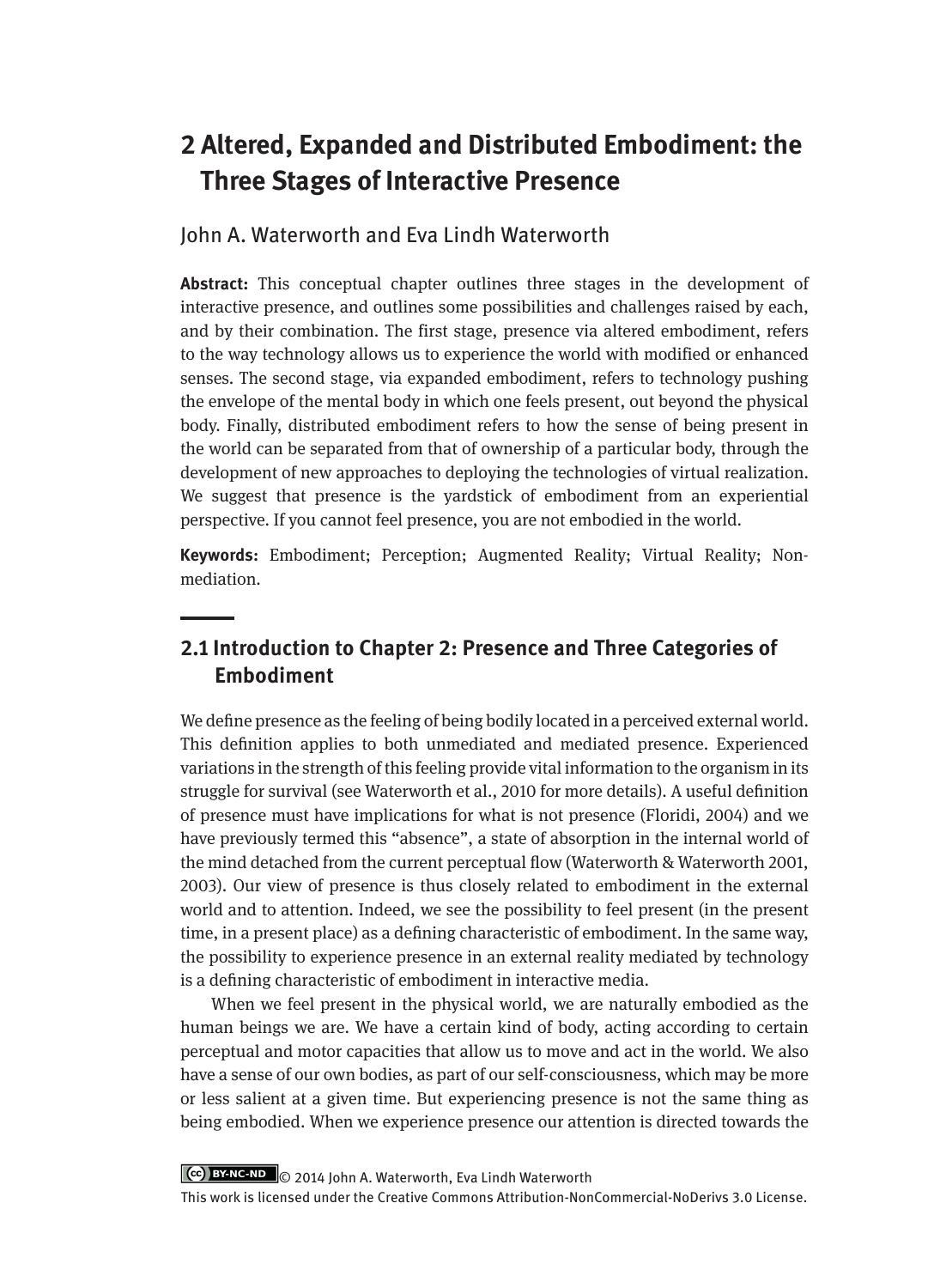world in which we find ourselves. Often we are attending to something else, such as thoughts, memories or plans, and then we do not feel much presence, we are mentally absent from the current world around us.

We are seldom very aware of "the technology" making possible our experience of being in the world unless there is something wrong with it, such as when we feel ill or are injured. Rather, the human bodily "technology" delivers the possibility of an experience of being present as a self, located in a body, and surrounded by a world that is not part of us - but only when we attend to that world.

In the same way, mediated presence is possible only via technology that we are not currently aware of as having that role (Biocca, 1997; IJsselsteijn, 2005), giving us a perceptual "illusion of non-mediation" (Lombard and Ditton, 1997) – which is a popular definition of presence. In that case, our attention may be directed to the present mediated reality in which we have (at least to some extent) the illusion of being physically located. In the cinema, for example, if we are highly aware of the projector, the sound system, the seating, and so on, we are unlikely to feel much sense of presence in the movie we are watching. Instead, the physical world of the theatre will be where we experience being present.

The experience of presence in a computer-mediated environment is also often a function of the possibilities for direct action in that world, in the same way that feeling present in the physical world is grounded in perception and bodily action. Unless we can act in a world (whether physical, virtual, or a mixture of both) we will not feel ourselves to be greatly present in it. When we act in mediated worlds, we may interact through different degrees and forms of embodiment and this has implications for the extent to which we can potentially feel present in the world (Haans & IJsselsteijn, 2012). We suggest that in principle we can understand when and how some technologies become embodied and others do not by examining the strength and nature of our feelings of presence in the world the technology creates or mediates.

The three categories of embodiment we will describe in the rest of the chapter represent progressive stages in the design of interactive presence. They are key concepts for understanding possible ways in which designed interactive experiences affect and will continue to change our experience of the world and of our own bodies in the future. They are stages both in a progressive sense and in terms of their distance from the physical body.

The first approach, presence via altered embodiment, refers to the way technology allows us to experience the world with modified or enhanced senses. If one hears (what would naturally be experienced as) sights and looks at (what would naturally be experienced as) sounds, what becomes of one's sense of being present in the world, of one's bodily relation to it? The second approach, via expanded embodiment, refers to technology pushing the envelope of the mental body in which one feels present, out beyond the physical body. This involves the incorporation of information technology as part of the self, implying a change in the boundary between the self and the non-self (the other) that constitutes the world around one. Finally, distributed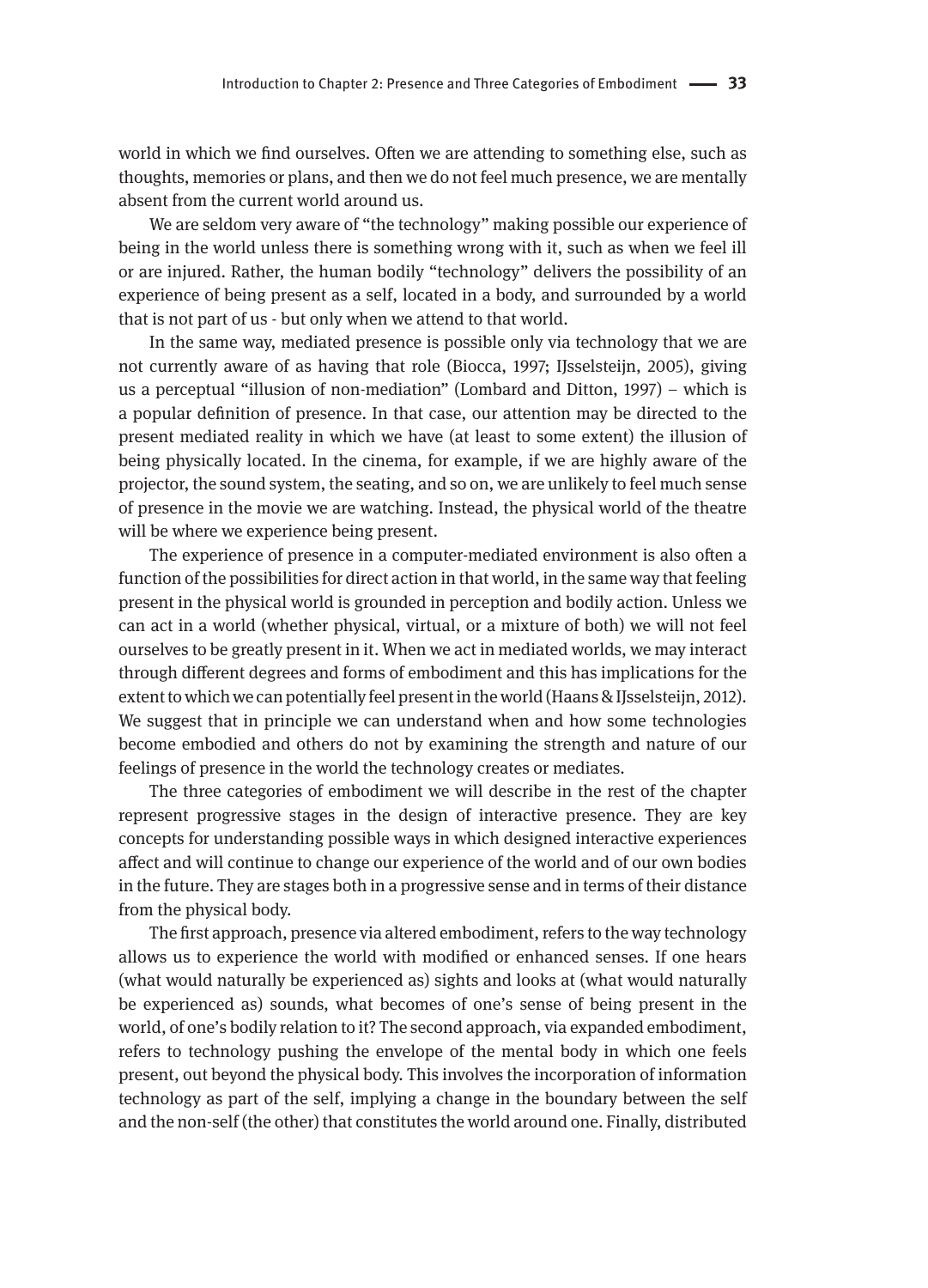embodiment refers to how the sense of being present in the world can be separated from that of ownership of a particular body, through the development of relatively new approaches to deploying the technologies of virtual realization.

In the following sections, each of these three categories of interactive presence is described, followed by a consideration of various possibilities and challenges raised by them, and by their combination.

## **2.2 Altered Embodiment: Changing Senses, Changing the World**

Don Idhe (1990) distinguished between an embodiment relation between a person and a technological artefact and a hermeneutic relation. In the former, the technology becomes embodied – as if part of the user's body – and perception is through the technology, which itself is essentially transparent. In the latter, in contrast, the user must interpret a more abstract representation of the information the technology provides. For us, Ihde's embodiment relation is a clear example of altered embodiment, which is characterized by a situation whereby my viewpoint is located in my physical body as normal, but I have changed perception, so that my sense of presence in the world around my body is potentially altered in some way and the technology mediates a world of which it is not perceived to be a part.

Altered embodiment is often an intended or unintended aspect of interacting with digital technology. Virtual Reality (VR) can, in some circumstances, achieve a kind of "sensory rearrangement" resulting in modified experiences of one's own body (Biocca and Rolland 1998; Castiello et al. 2004; Normand et al. 2011; Riva 1998; Riva et al. 2011). In addition, altered embodiment can be seen as part of a general trend in the way many computer applications are designed: as perceptual tools, rather than cognitive artefacts (Norman, 1993). Waterworth (1997) refers to the potential of "synaesthetic media" – computer applications that provide an experience of information that is usually perceived in one form in a radically different form – to support enhanced creativity through new ways of perceiving information (see also Waterworth, 2003).

When the idea of synaesthetic media is applied to a body functioning normally in the physical world, technology becomes a perceptual transducer producing a radically altered state of embodiment in the world. As an example, imagine how it would feel to have your senses rewired. This is the experience of wearing the Reality Helmet (Waterworth and Fällman, 2003), a wearable computerised system developed with the purpose of providing its users with altered interactive experiences of physical reality. It consists of a custom-made helmet that the user wears, and computational equipment placed in a custom built backpack, which allows a high degree of mobility for its wearer (*Figure 2.1*). The eyes and ears are completely covered, so that users become audio-visually isolated from the environment, while the other senses are not interfered with. A digital video camera and stereo microphones are mounted on the outside of the helmet, while inside there are a pair of small visual displays and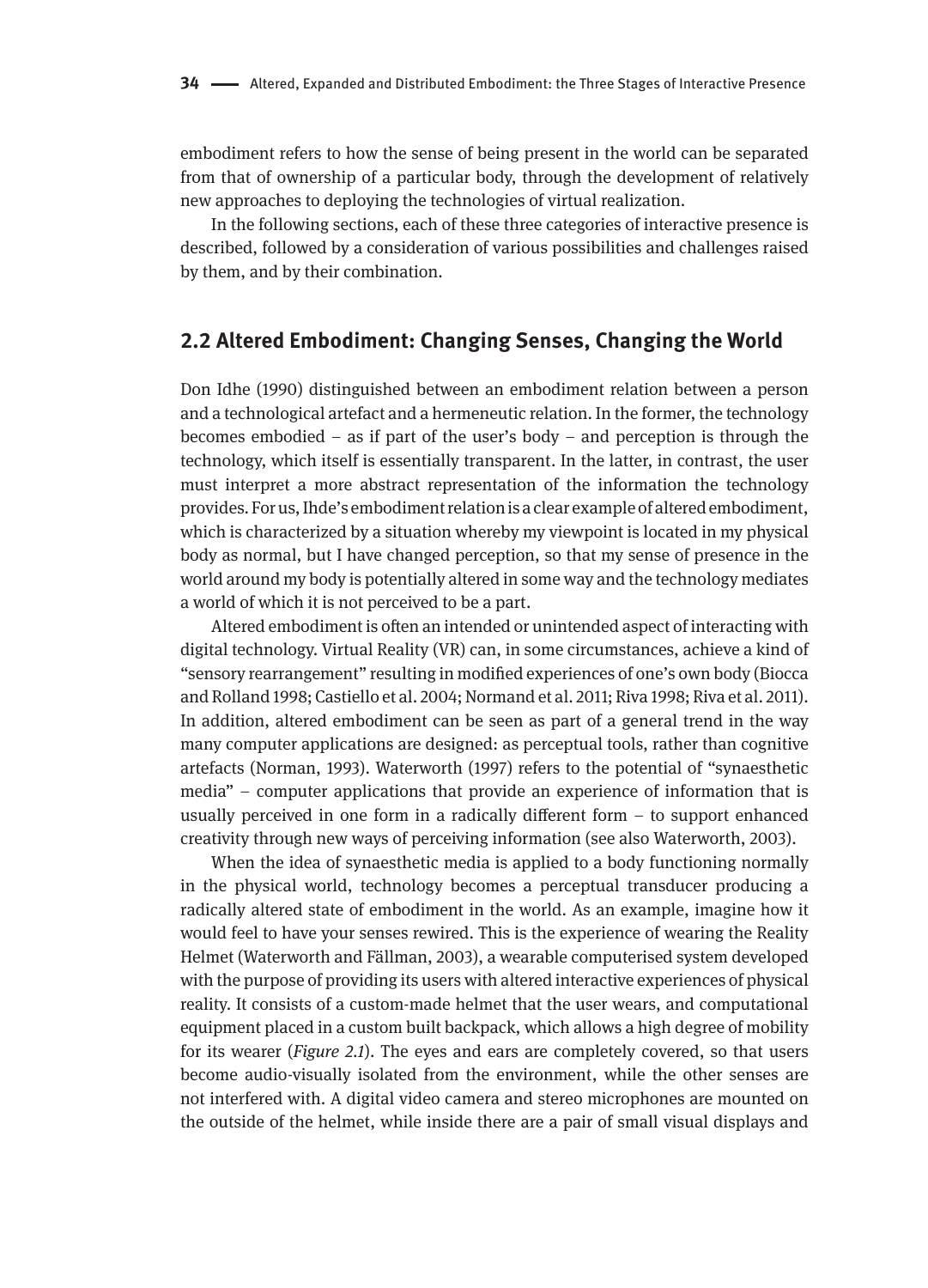

**Figure 2.1:** The Physical Set-up of the Reality Helmet

headphones. Through computer signal processing, the user's perceptual experience is transformed by providing a real-time visualization of the auditory environment in which the wearer is situated and, likewise, a landscape of sound generated from digital video input. The user sees what she would normally hear, and hears what she would normally see.

Applications such as the Reality Helmet challenge the argument that degree of presence is a simple function of the level of subjective realism (see also Bouchard et al., 2012), at least in the normal sense of the word. A user trying to navigate the physical world while wearing the helmet will feel highly present, because almost all her attention will be directed towards perceptual information – much of which will be provided to her via the helmet and associated technology. Navigation of the world is not easy, because of the novelty of this form of perception. But the technology does effectively become part of the body – an altered body with changed senses applied to the physical world.

In altering the nature of embodiment, the form of the world is also changed. We naturally take for granted that the world has the form we normally perceive it to have, even though we may know that the senses we have are different from the senses other animals have, and that their perceptions of the world will be different from our own. The physical world exists and has real content – this is the actual environment in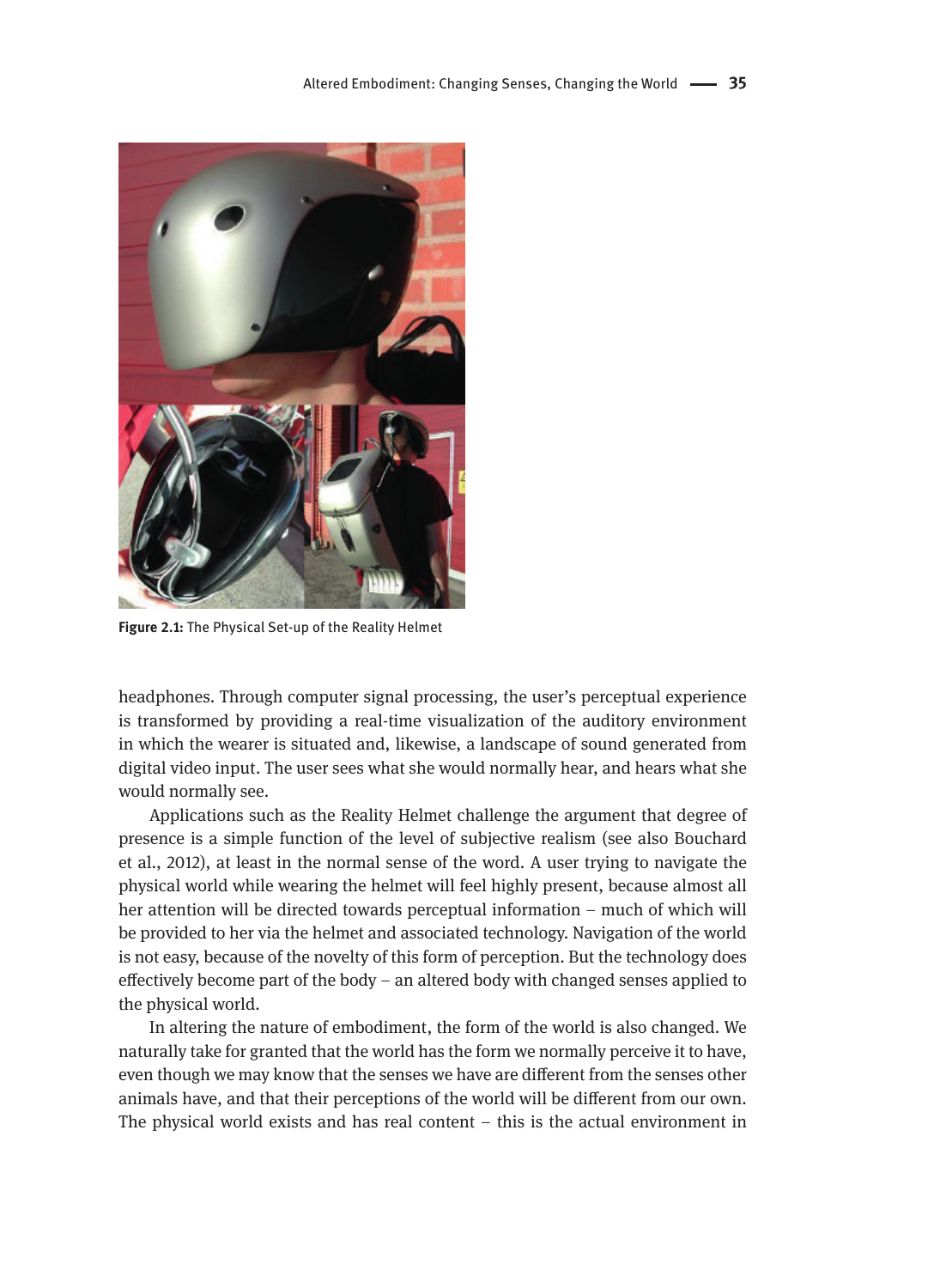which organisms strive to survive – but its form is a matter of perception. Evolutionary adaptation results in forms of perception for particular types of organism (people, bats, cockroaches) that have tended to help them survive over many generations. Through the technical mediation that characterises altered embodiment, we can now choose other forms – of perception and therefore of the world – that may help us to function in the rapidly changing mediated world we humans now inhabit.

The Reality Helmet usefully exemplifies the notion of presence through altered embodiment and is unusual, possibly unique in the way two major senses are 'reversed' to completely alter how external reality is perceived. But there are many other examples of the related idea of sensory substitution (e.g., Bach-y-Rita & Kercel, 2003 is a well-known example), most commonly developed as assistive technology for those with some sensory disability such as blindness. "The vOICe" (The vOICe, 2012) is a recent system providing "augmented reality for the totally blind". Its main functionality is to convert video camera images into sound to enable the blind to navigate the world (and other information) by hearing instead of seeing.

Altered embodiment is the first stage of interactive presence. When our embodiment is altered and we feel present in the physical world that surrounds the body, our perceptions of that world are radically changed. At the same time, when this is achieved to a high degree, we experience a highly effective perceptual illusion of non-mediation, even though the world is dramatically changed for us relative to our everyday experience.

## **2.3 Expanded Embodiment: Embodiment without a Body?**

Some degree of expanded embodiment accompanies mediated presence as the term is commonly understood (Bracken & Skalski, 2010). This is most clear in a VR environment where the actual physical surroundings are shielded from the user as far as possible – to avoid distraction away from the virtual world. These distractions have been termed "breaks in presence" (Slater & Steed, 2000) but are actually shifts of presence from the virtual world to in the physical world.

As with our sense of presence in the physical world, a first-person perspective is often a key ingredient in evoking strong presence in media. This is the norm in 'classical' virtual reality, where we view the mediated world as if embodied there ourselves (to some degree) with normal senses and with a first person perspective on things. We move our physical head and the virtual view changes accordingly; we move our physical arms and hands and we see a representation of these body parts depicted as if they were co-located with the internal image we have of our physical body.

Expanded embodiment brings with it the possibility for presence in a mediated world, experienced as a more or less convincing perceptual "illusion of non-mediation" (Lombard & Ditton 1997). This might be a fictional world, such as an immersive VR game, or the convincing experience of being in another physical place – the original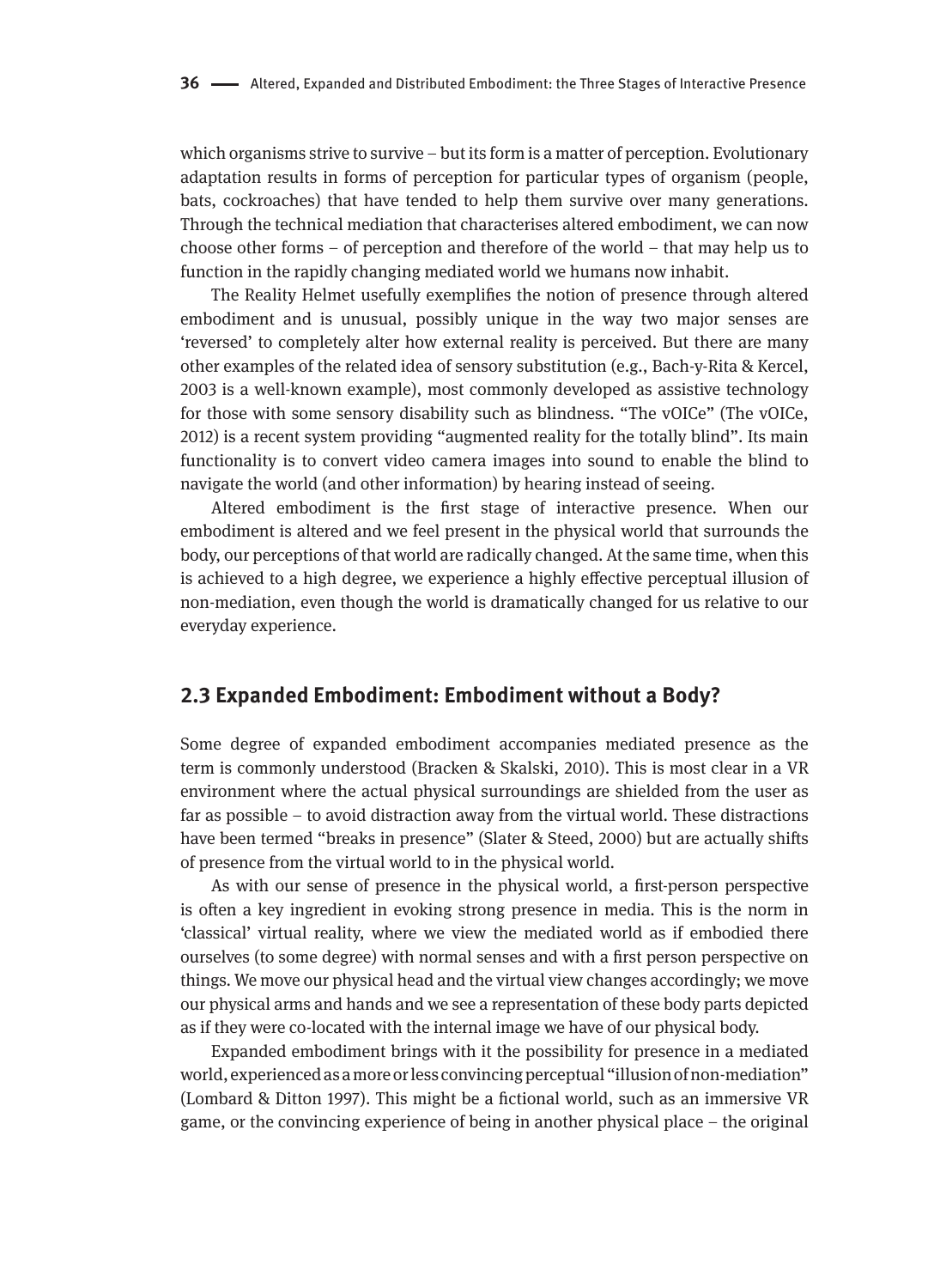goal of telepresence (Minsky, 1980). Presence mediated in this way is the feeling of being embodied in a non-physically-present external world, in the realization of which technology plays an active and direct role. The more the technology disappears from a person's attention and becomes experientially part of the self, the higher the level of presence through expanded embodiment. When this kind of VR realisation is technically done well, there is no conflict between the mediated reality and the user's body schema or body image.

We will not discuss this variety of mediated presence further here, which is not the main focus of this chapter and is the topic of several chapters in this volume (see especially Chapter 1 by Riva and Mantovani). The reader is also referred to our earlier publications on this topic, in particular Waterworth & Waterworth (2001), Riva et al. (2004), and Waterworth et al. (2010). In the rest of this section, we take the opportunity to discuss other candidates for realising presence through a different form of expanded embodiment.

As already stated, we consider mediated presence to be basically an interactive perceptual illusion (Waterworth & Waterworth, 2003; Waterworth et al. 2010). It involves more than just perception and action, since high levels of presence cannot be maintained without intellectual and/or emotional engagement, but perception of an apparently real interactive environment surrounding the self is its core. Perception as a process results in hypotheses about what things exist in the immediate environment and what is happening (Gregory 1997), experienced as those things and events. Virtual reality, especially high quality and fully immersive VR with rich interactivity, fools the brain into perceiving that the body is somewhere it physically is not. This is why VR can have such powerful effects on the perceiver (Waterworth et al. 2010).

But high quality VR is expensive and cumbersome and requires that the person who is the perceiver to have normal abilities to act in the world, making it unusable by people who cannot move their bodies in normal ways – such as paraplegics. This latter consideration has helped to drive a line of research and development aimed at achieving direct brain-computer interaction (BCI), whereby a user can interact with a virtual world without moving body parts. Instead, brain activity is captured and interpreted by the computer to carry out intended actions in virtual space. BCI has been successful (e.g., Leeb et al. 2007), but the level of presence achieved is relatively low, as indicated by the significant effort of carrying out actions in the world. A degree of expanded embodiment is achieved however, and motivated users can learn to produce reliably recognised patterns of electrical activity in their brains, sufficient to carry out their intended actions successfully (Hochberg et al. 2006).

In the other direction, computer-brain interaction (CBI) seeks to sidestep perception by presenting a virtual world directly to the brain, by stimulating it with magnetic fields - a technique known as Transcranial Magnetic Stimulation (TMS). The theory is that if this is done in the right way at the correct locations, the necessary electrical activity can be induced in the brain corresponding to the required perceptions of the virtual world. TMS has also been used in psychotherapy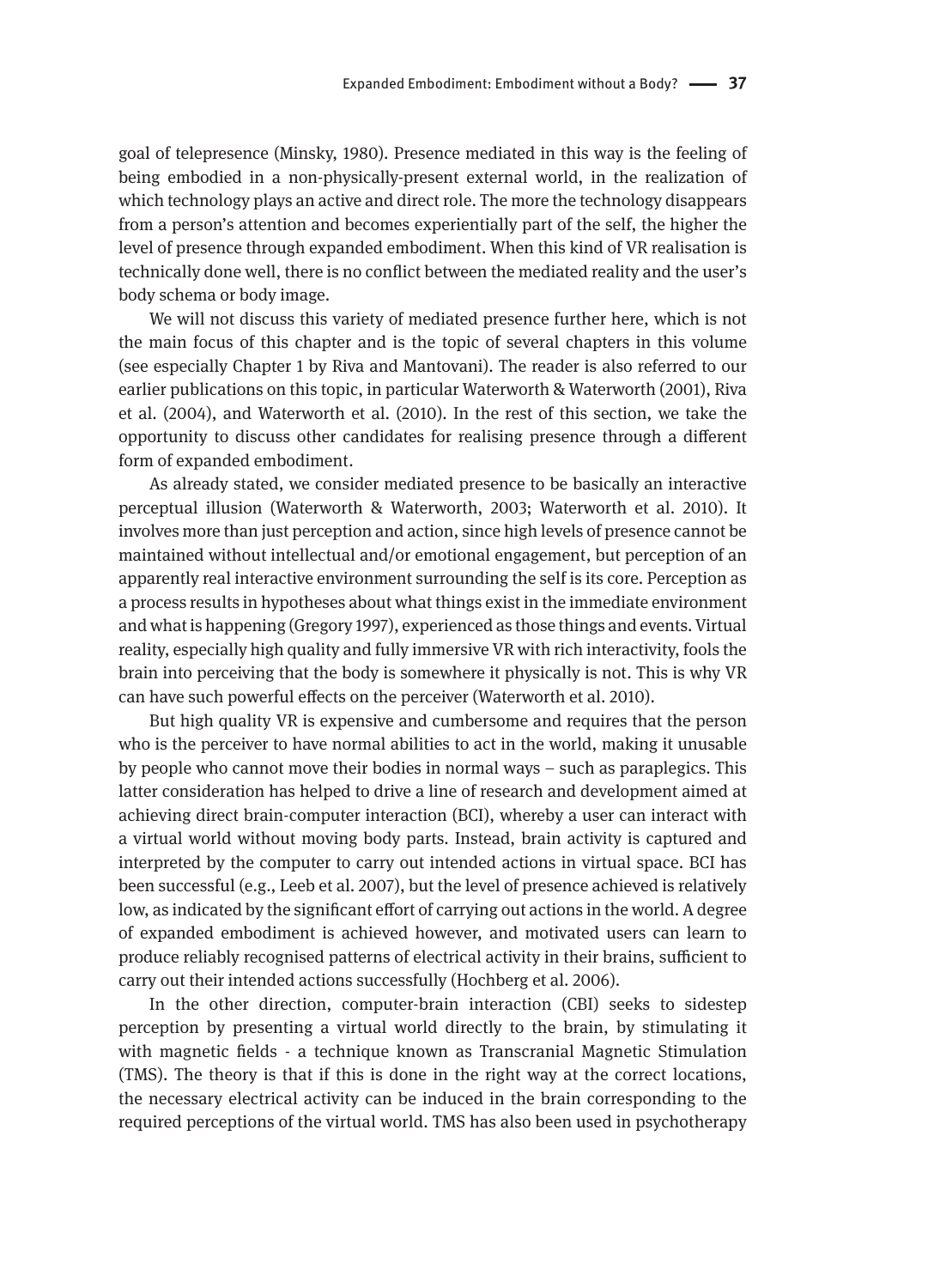in the treatment of neurological and psychiatric disorders, such as depression and auditory hallucinations, but the evidence for its effectiveness is weak (Slotema et al. 2010). Interestingly, TMS has become notorious because of its ability to induce a feeling of the presence of another being in the vicinity of the observer (Persinger et al. 2010). Sometimes this is experienced as a divine presence, sometimes a malevolent one, and sometimes as distortions and extensions of the observer's body, while in some studies, an absence of reliable effect has been reported (e.g., Larsson et al. 2005).

In summary, feelings of embodiment can be produced through BCI and CBI, without engaging the bodily systems of action and perception. But these are relatively weak via BCI, because of the effort of action in the virtual world. With CBI, presence effects can be experienced, but may be highly variable or non-existent. In the some cases at least, they produce effects resembling our third step in interactive presence, distributed embodiment.

## **2.4 Distributed Embodiment: That's Me Over There!**

According to Metzinger (2006) there are three distinguishable aspects of human embodiment in the world. Like all animals, we are a body with certain physical characteristics and so have what Metzinger terms first-order embodiment. And like all but the simplest animals, we also have associated and integrated perceptual and motor systems that allow our bodies to function effectively in the world, often without the need for attention or even conscious supervision. This 'body schema' comprises Metzinger's second-order embodiment. The third order of embodiment is the 'body image', the mental representation we have of our own bodies and which, it is said, few animals possess.

The sense of what is self and what is not is actually quite flexible, and may be altered to extend beyond the reality of the biological body (e.g., Normand et al. 2009). Some technology can change the boundary of the body, by becoming perceptually part of the self – the blind man's stick is the classic example from phenomenology (Merleau-Ponty 1962) – when it is incorporated into the body schema. When this happens, it is as if the technology were functionally part of the body. When using the technology, it is as if the world starts where the tool ends. The technology is effectively part of the body during use, not of the world in which the body acts.

When we are aware of being in that external world and are not aware of the technology mediating our experience, this produces a feeling of presence through a perceptual "illusion of non-mediation" (Lombard and Ditton, 1997). Haans & IJsselsteijn (2012) consider third-order embodiment to be necessary for presence, but this is only the case when there is a conflict between the mediated view of the body and the body image of the perceiver. When this happens, the relevant mediating body extension becomes an object in the world rather than an integral part of the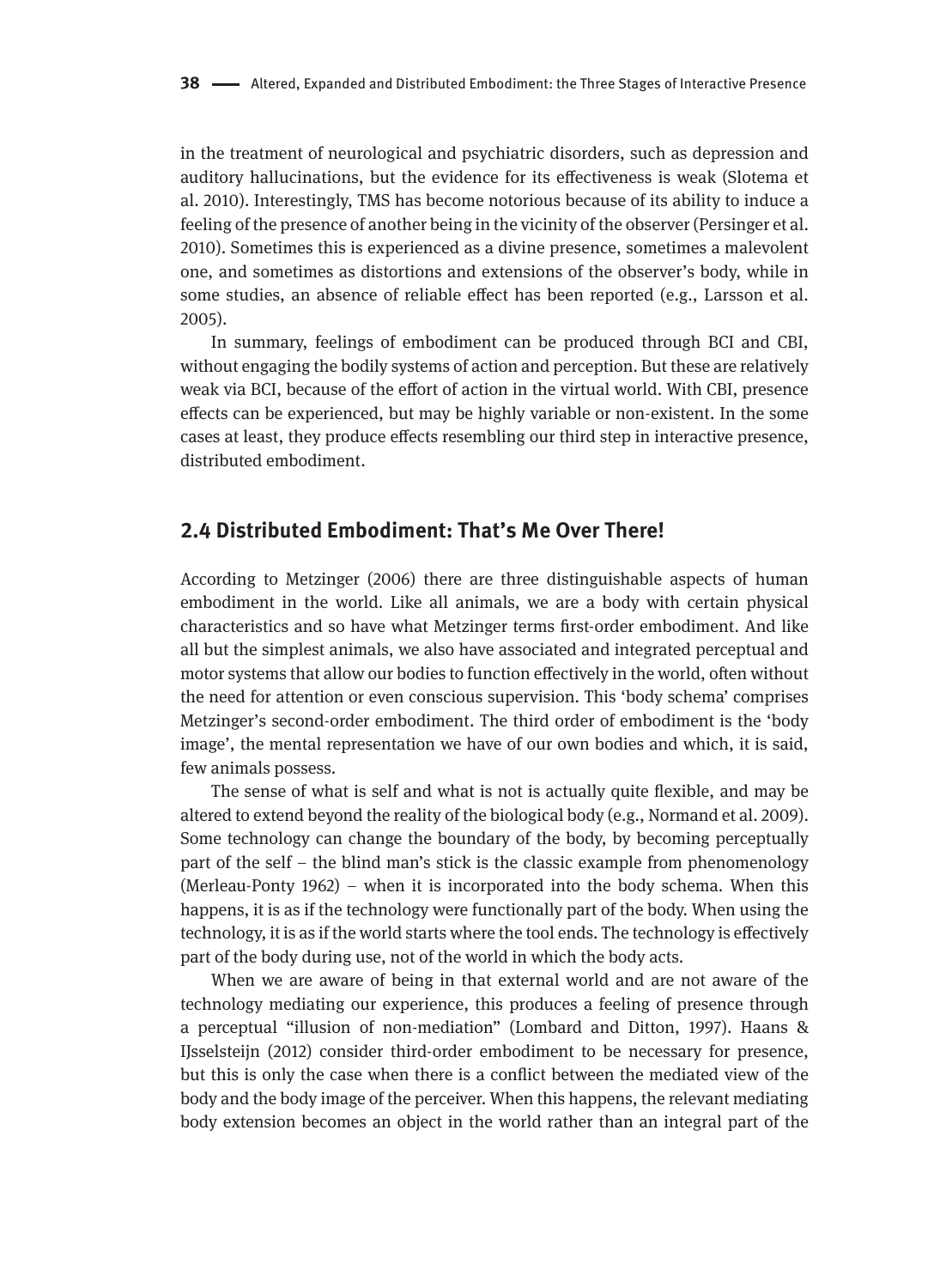self. In contrast, in classic perceptual effects such as 'the rubber hand illusion' (Botvinick & Cohen 1998), the mediated body part (the rubber hand) is integrated with the viewer's body image, to dramatic effect. This and similar effects have been reproduced successfully in virtual reality and mixed reality situations (IJsselsteijn et al. 2006: Holmes N., & C. Spence. 2007, Slater et al. 2008).

Distributed embodiment goes beyond these cases, by separating the observer from the observed body. By this, we do not refer to the possibility merely to observe oneself as a controllable avatar in a virtual world, even though the characteristics of a represented avatar may have a significant effect on self-perception and behaviour (e.g., the Proteus Effect; Yee & Bailenson, 2007). An avatar may differ completely from one's own appearance, and even from the way one's actions are mapped onto the bodily responses of the avatar (for detailed coverage of this topic see see Chapter 5 in this volume, by Won et al.).

What we call distributed embodiment is experientially very similar to naturally occurring out-of-the-body experiences (Blackmore, 1984). In these we may feel present, while at the same time observing our bodies from a "disembodied" viewpoint (see *Figure 2.2*). These are relatively rare in nature, and poorly understood, so that they often connote something supernatural or mystical. The idea of distributed embodiment is stranger and harder to grasp than the other steps in interactive presence that we have discussed, because it is a contradictory state arising from conditions that – as far as the perceiving organism is concerned – should not be possible.

It is already possible to produce the feeling of being in a virtual body that is also experienced as remotely located, separated from our own body (see also Chapter 4 for a broader discussion). Simple technology has been used in this way to produce something similar to out-of the-body experiences for several years (e.g., Ehrsson 2007; Lenggenhager et al. 2007, Petkova and Ehrsson 2008). This is achieved by combining



**Figure 2.2:** Artist's impression of an out-of-body experience. (Image in the public domain)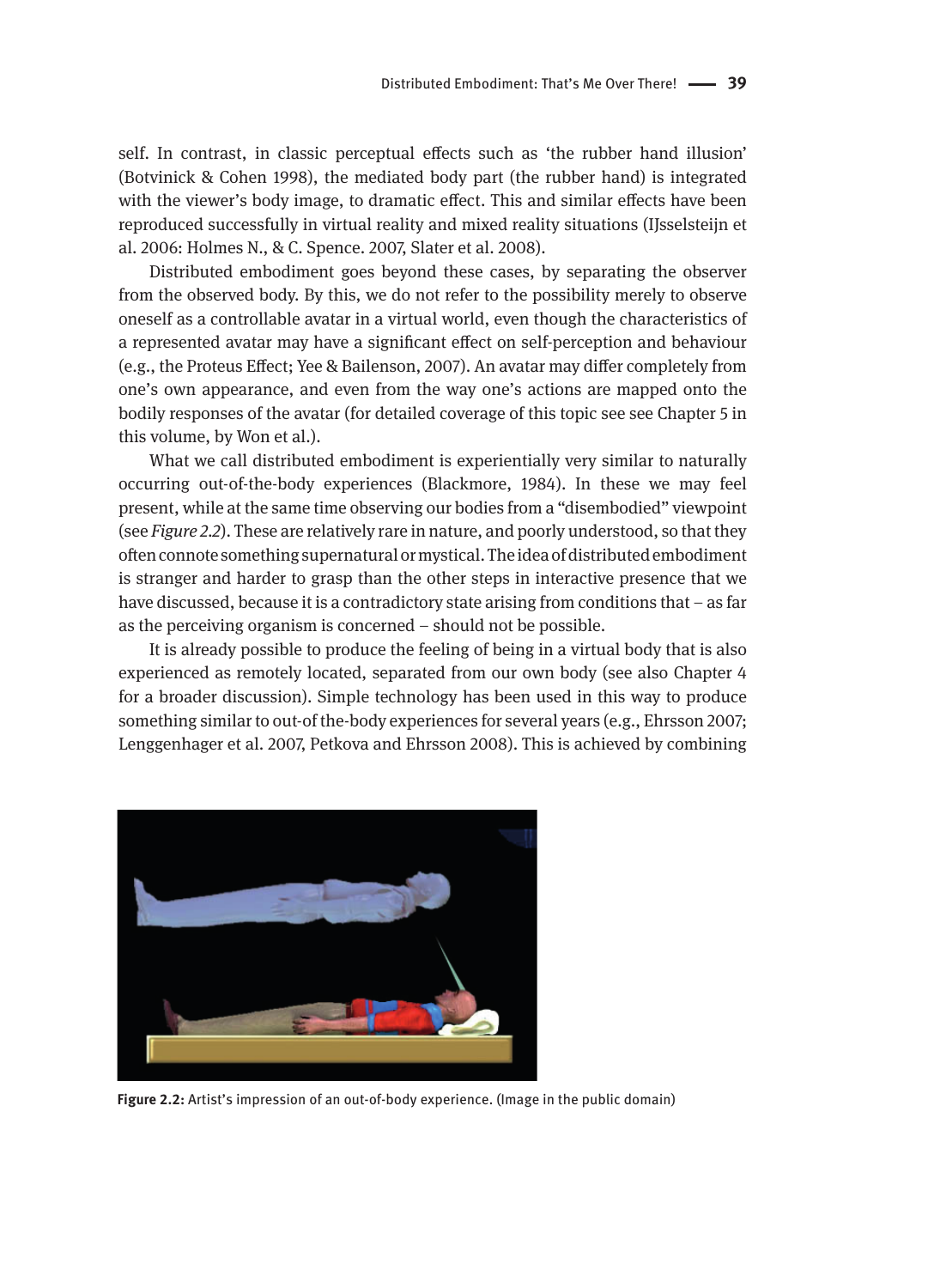tactile and visual stimulation of the observer with corresponding and synchronised displays of the observed body apparently experiencing matching stimulation. As Petkova and Ehrsson report:

*Manipulation of the visual perspective, in combination with the receipt of correlated multi-sensory information from the body was sufficient to trigger the illusion that another person's body or an artificial body was one's own. This effect was so strong that people could experience being in another person's body when facing their own body and shaking hands with it. Our results are of fundamental importance because they identify the perceptual processes that produce the feeling of ownership of one's body.* (Petkova and Ehrsson 2008, from the abstract)

In these experiments, observers perceive representations of themselves from an external viewpoint while simultaneously experiencing presence as the observed person. The distant body may look like one's normal body, or like someone else. If the latter, the observer would feel present in that person's body, an effect that has already been confirmed through physiologic responses indicating appropriate emotional changes in the observer (see New Scientist 2010; Slater et al. 2010). Ehrsson & Petkova (2008) suggest that it can be difficult to distinguish actual body transference from more cognitive identification with a representation of their body. But this is a familiar problem (for example in interpreting presence questionnaire responses). In principle, comparison of measures of presence taken on multiple dimensions would enable the two to be distinguished.

## **2.5 Our Future Embodiment(s): Challenges and Possibilities**

Many existing computing applications can be viewed as synaesthetic media; they are too numerous and too familiar to be reviewed in detail here. Obvious examples include programs that take an input – such as a stream of music – and turn it into an output in another form – such as a dynamic visual display of the amplitude of various frequency bands. The point is that almost any computer-produced visualization, sonification, haptic or other display that presents information through a realization form other than the original can be conceived of as a synaesthetic medium. But most of these do not provide altered embodiment, because the experience is not integrated with that of the surrounding environment.

Whenever computer-based information is blended with the perception of the surrounding physical world, as in augmented reality this may become integrated into a new form of altered embodiment. But that requires that the augmentation of the physical with the virtual be carried out in such a way that the user has the potential to feel present. Given the clear popularity of mobility and social connectivity, it seems that presence will increasingly be experienced through attention to an external world in which the physical and the virtual are somehow blended (see also Benyon, 2012; Hoshi, Öberg and Nyberg, 2011). This trend is presaged by developments such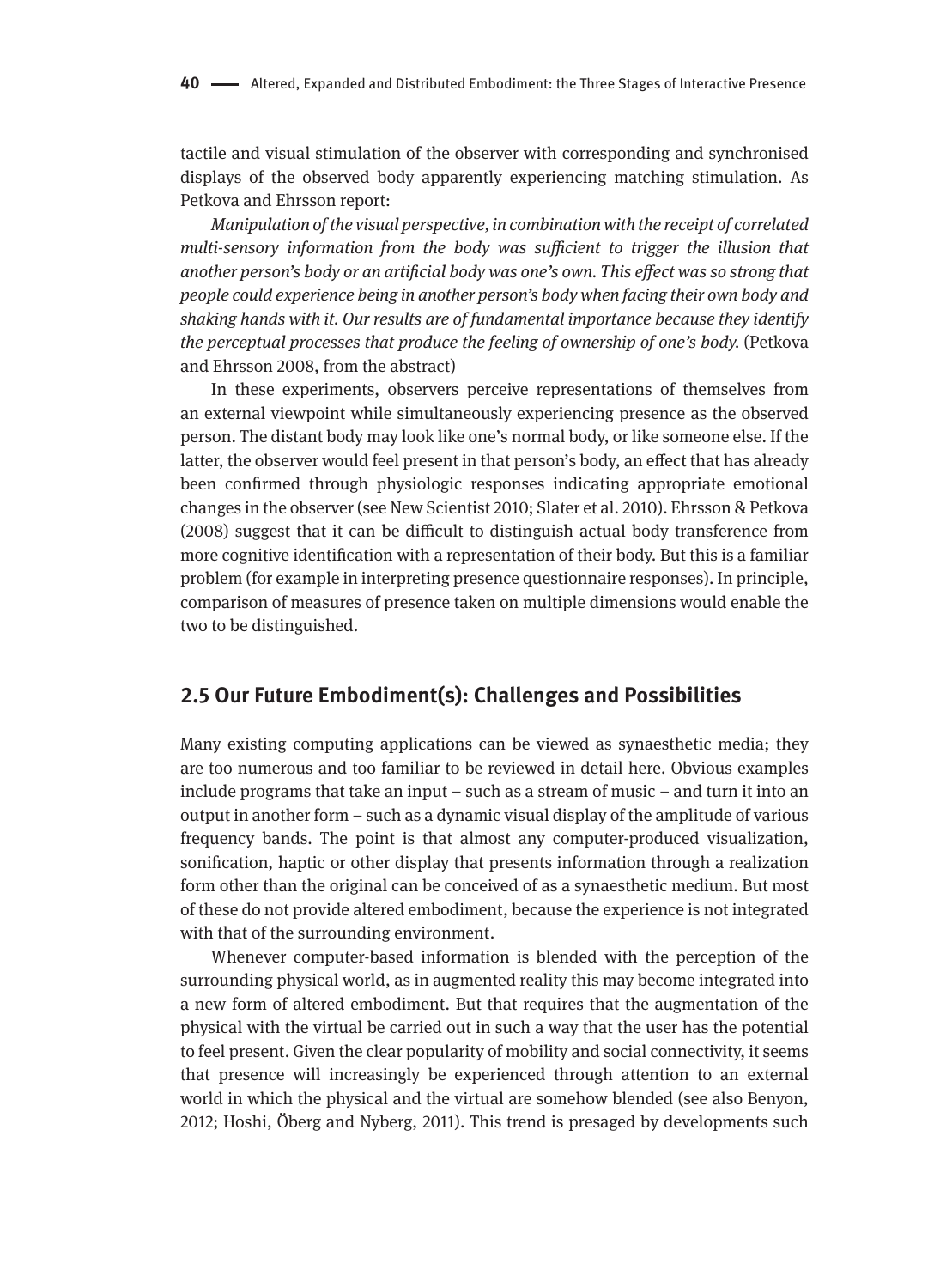as Google Glass (2013). For this to work in practice, a major challenge is to make media devices sensitive to the situational context of their use, and the state of their users. Presence levels could in principle then be dynamically adjustable to maintain optimal functioning in an unfolding blended reality stream. If this can be achieved, then true Ambient Intelligence (see, e.g., MIT Project Oxygen) might become a reality irrespective of personal location.

The design space of sensory transformations with technology is huge, which provides enormous potential but is also highly challenging for designers. We can see that altered embodiment opens up a new way of being in a world, and of experiencing presence. Indeed, it changes not only the body but also the perceived form of the physical world in which the body is located. In designing altered embodiment, the possibilities are almost endless - but we do not yet know much about what will work best for which purpose, or about possible longer term effects on the perceiver.

Many convincing demonstrations of expanded embodiment already exist, for example in psychotherapy, entertainment, training, and mental and physical rehabilitation. The power of expanded embodiment as produced by well-designed immersive VR applications is already well know, and several of these are treated in detail elsewhere in this volume.

New design possibilities are opened up when already successful approaches to eliciting expanded embodiment are combined with the huge, but relatively untapped, potential of altered embodiment. For example, the most promising potentials for BCI are perhaps in blends of the physical world and the virtual.

Currently available and emerging technologies, especially gaming and teleconferencing systems based on cheap technology (such as Microsoft's Kinect interface for the Xbox gaming platform) can be adapted to locate and track several individual bodies, voices, and faces in a three-dimensional physical space. A robot or avatar could, for example, be programmed to mirror the movements and facial expressions of the person. When combined with synchronised dual sensory stimulation, this opens up a wide range of possible applications - including copresence systems for teleconferencing, entertainment applications such as games or movies, physiotherapy and sports training, and empathy training. An understanding of how and to what extent we can experience real presence in other bodies will be enormously important in these and other fields.

Design challenges of distributed embodiment include specifying the means of being in other bodies, of switching between bodies, and the characteristics of those bodies – which could include human (self or not, lifelike or not), robotic, animal (Nagel, 1974), or even inanimate objects (Misselhorn, 2009). It is likely that not all these possibilities will be effective in practice. What displays would be needed for the effect to work, and be useful in which situations? It is known that synchronised visual and tactile stimulation is important. What of senses such as proprioception and audition? What types of sensors work best and in which situations? What motor possibilities are needed?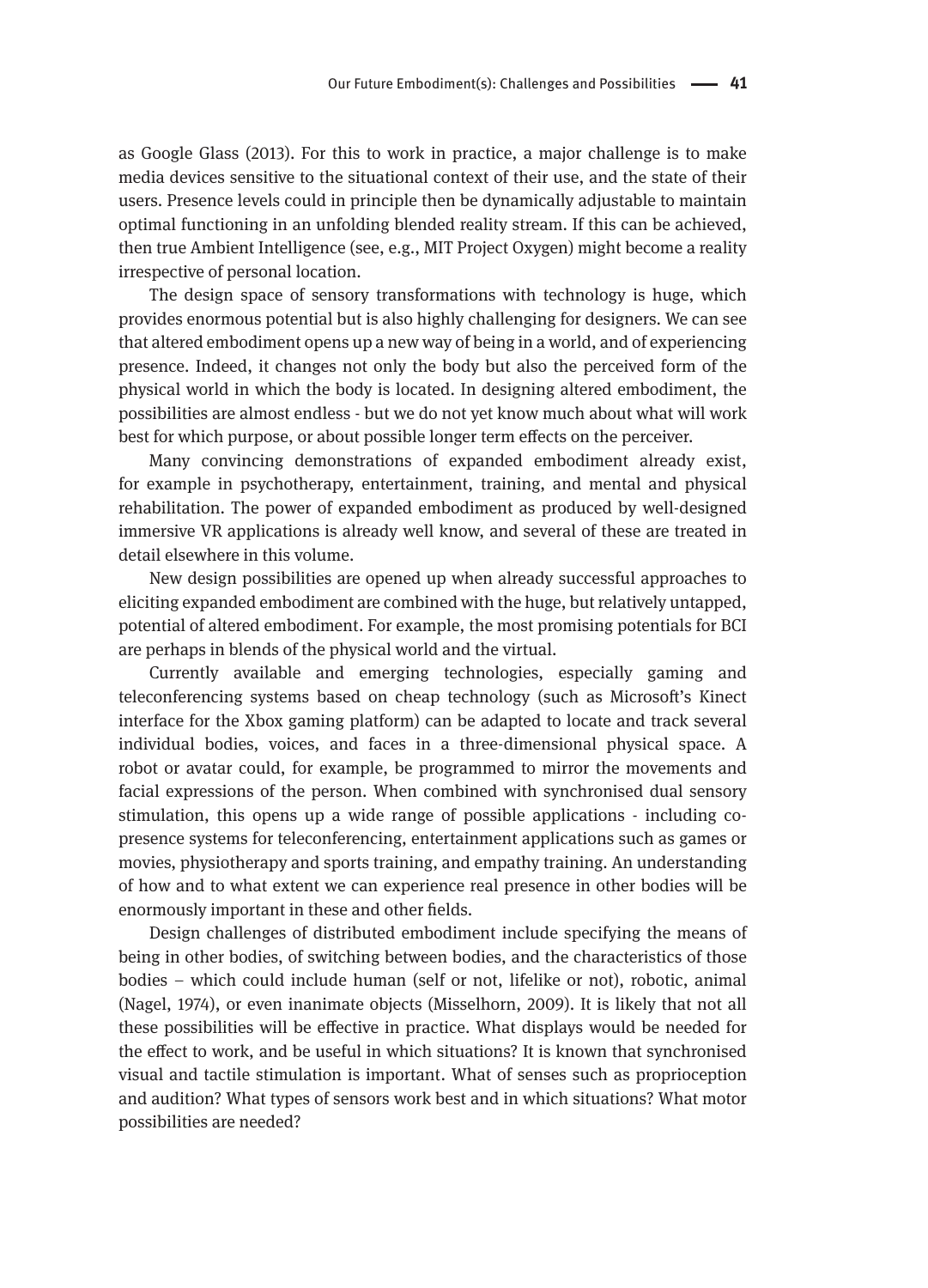Distributed embodiment can be accomplished in virtual reality, but it can also – at least in principle – be implemented in the blended reality of the physical and the virtual that is increasingly our everyday habitat. Cameras and other sensors, mobile and large scale displays, physically close and distant people will interact through context-sensitive applications producing – as appropriate – altered, expanded and distributed embodiment.

#### **2.6 Conclusion to Chapter 2**

The notion of altered embodiment – that we can change our sensory and perceptual capacities in the physical, through the use of mediating information technology  $-$  is not unfamiliar to us. Take the example of regularly wearing corrective spectacles as an obvious example. But some of the possible applications and potential uses may be less familiar. Similarly, we are not unfamiliar with what we are calling expanded embodiment. Every interactive game player is used to having their attention transported to another place, as if their bodies were extended into the fictional game space. Similarly, we can readily understand that the controller of an American drone flying into foreign airspace has the experience of being in that place to some extent, and not where his or her physical body is actually located. Distributed embodiment is a stranger concept, since few people have experienced out-of-the-body experiences and, until recently, this was not recognised as a possibility for technological exploitation.

The idea of distributed cognition (Perry 2003) is familiar, along with a variety of related views about how information technologies are assimilated into the way we make sense of and function in the world (e.g., Clark 2003, Dourish 2001, Hutchins 1996, Kaptelinin & Nardi 2006,). However, not all technology that we use for cognitive support becomes integrated with the self; the measurement of experienced presence allows us to distinguish when this happens and when it does not. If the technology is integrated with the self, we attend to and feel present in an external mediated reality in which the mediated nature of the world is invisible. The technology effectively becomes part of the body - we are embodied through the technology. As we have seen this can happen in a variety of ways. If the technology is not integrated with the self, using the technology involves a transfer of attention away from the mediated world and we feel absent from it. These feelings translate into measurable presence phenomena.

I may feel myself to be present here, in a state of altered embodiment; there, through expanded embodiment, and – potentially at least – as someone else there, via distributed embodiment. When I feel present here, in my usual body-centric mode of first-person observation of the world around me, I can alter my experience of the world in a wide variety of ways by technological means. This may be simply a matter of improved vision or hearing, or it could be more analogous to the effects of taking a psychotropic drug – a radically altered perception of the physical world of time and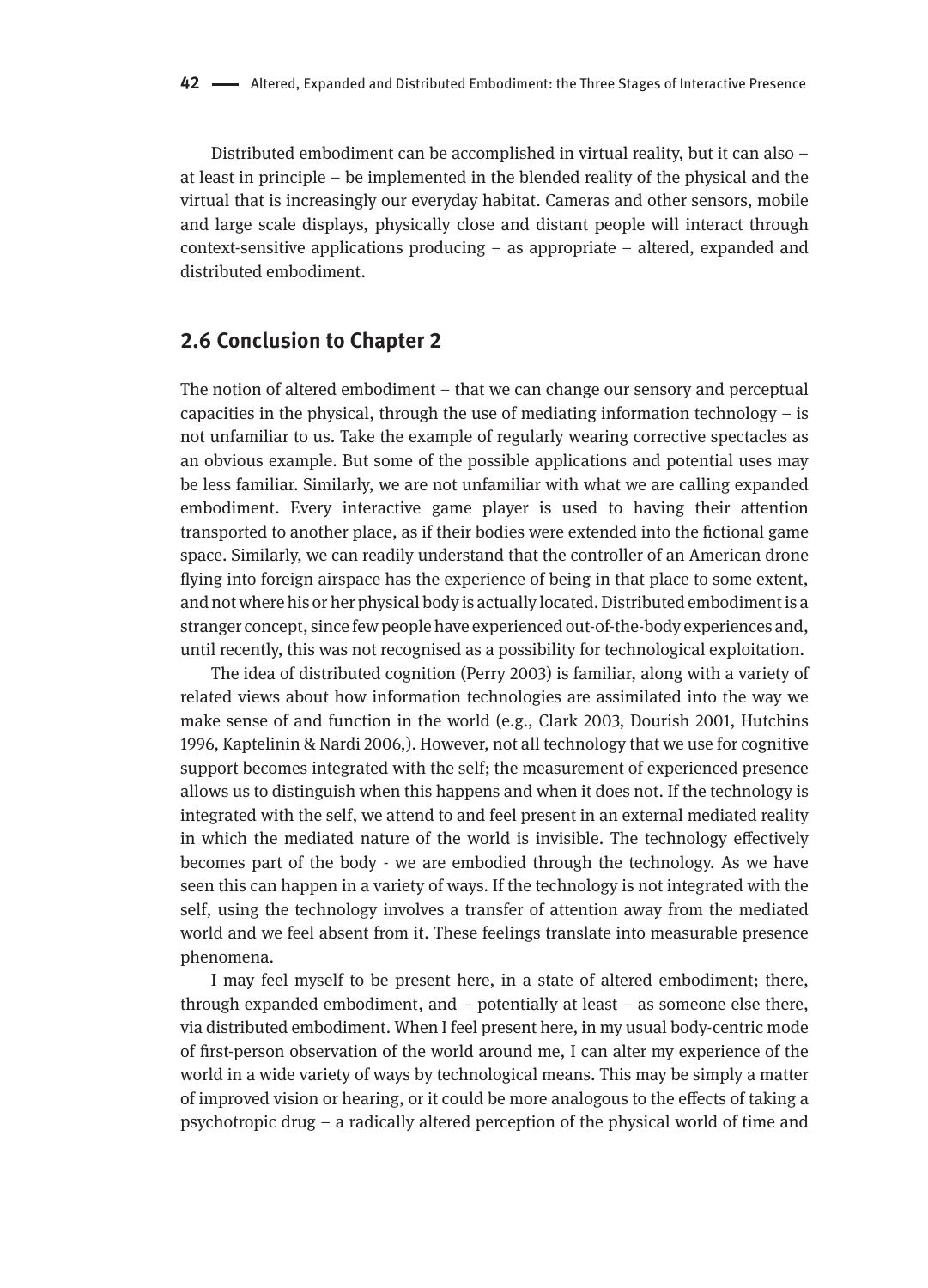space surrounding my body. When I am said to be present there, this refers to my perception of a world around me that is not the physical world in which my body is actually located. I am virtually and experientially located there (Riva et al. 2002) not here. When I am someone else there, I experience presence there and yet also observe myself as another body. This is a new and puzzling form of interactive presence, with as yet unclear potential for the future of mediated embodiment.

Although three approaches to designing interactive presence have been described in this conceptual chapter, characterising three different forms of embodiment, they are not discrete categories. Perhaps most promising and most challenging is the design of new forms of embodiment in reality blends of the physical and virtual. Such blends are of unimaginable variety, but must be designed to meet the needs of actual people with needs and purposes in the social, shared and physical world in which we still all live and will die. Presence is the yardstick of embodiment from an experiential perspective. If you cannot feel presence, you are not embodied in the world.

## **References**

- Bach-y-Rita, P., & Kercel, S. W. (2003). "Sensory substitution and the human-machine interface.". *Trends in Cognitive Neuroscience*, 7(12), 541-546.
- Benyon, D (2012). Presence in Blended Spaces. *Interacting with Computers*, 24(4), 219-226.
- Blackmore, S. (1984). A psychological theory of the out-of-body experience. *Journal of Parapsychology*. 48, 201-218.
- Bouchard, S, Dumoulin, S, Talbot, J, et al. (2012). Manipulating subjective realism and its impact on presence: Preliminary results on feasibility and neuroanatomical correlates. *Interacting with Computers*, 24(4), 227-236.
- Biocca, F. (1997). The cyborg's dilemma: Progressive embodiment in virtual environments. *Journal of Computer-Mediated Communications*, 3(2).
- Biocca, F. A., & Rolland, J. P. (1998). Virtual eyes can rearrange your body: Adaptation to visual displacement in see-through, head-mounted displays. *Presence*, 7, 262– 277.
- Botvinick, M., & Cohen, J. (1998). Rubber hands 'feel' touch that the eye sees. *Nature*, 391, 756.
- Bracken, C. & Skalski, P. (2010) (Eds.) *Immersed in Media: Telepresence in Everyday Life.* New York: Routledge.
- Castiello, U., Lusher, D., Burton, C., et al. (2004). Improving left hemispatial neglect using virtual reality. *Neurology*, 62, 1958-1962.
- Clark, A. (2003). *Natural Born Cyborgs: Minds, Technologies, and the Future of Human Intelligence*. Oxford: Oxford University Press.
- Dourish, P. (2001). *Where the Action Is: The Foundations of Embodied Interaction*. Cambridge, MA: MIT Press.
- Ehrsson, H. H. (2007). The Experimental Induction of Out-of-Body Experiences. *Science* 317 (5841), 1048.
- Ehrsson, H. H., & Petkova, V. I. (2008). E-letter response to: H. H. Ehrsson (2007). The experimental induction of out-of-body experiences, *Science*, 317, 1048.
- Floridi, L. (2004). Exploring the informational nature of presence. Opening invited keynote address at *7th Annual International Workshop on Presence.* Polytechnic University of Valencia, Spain, 13-15 October 2004.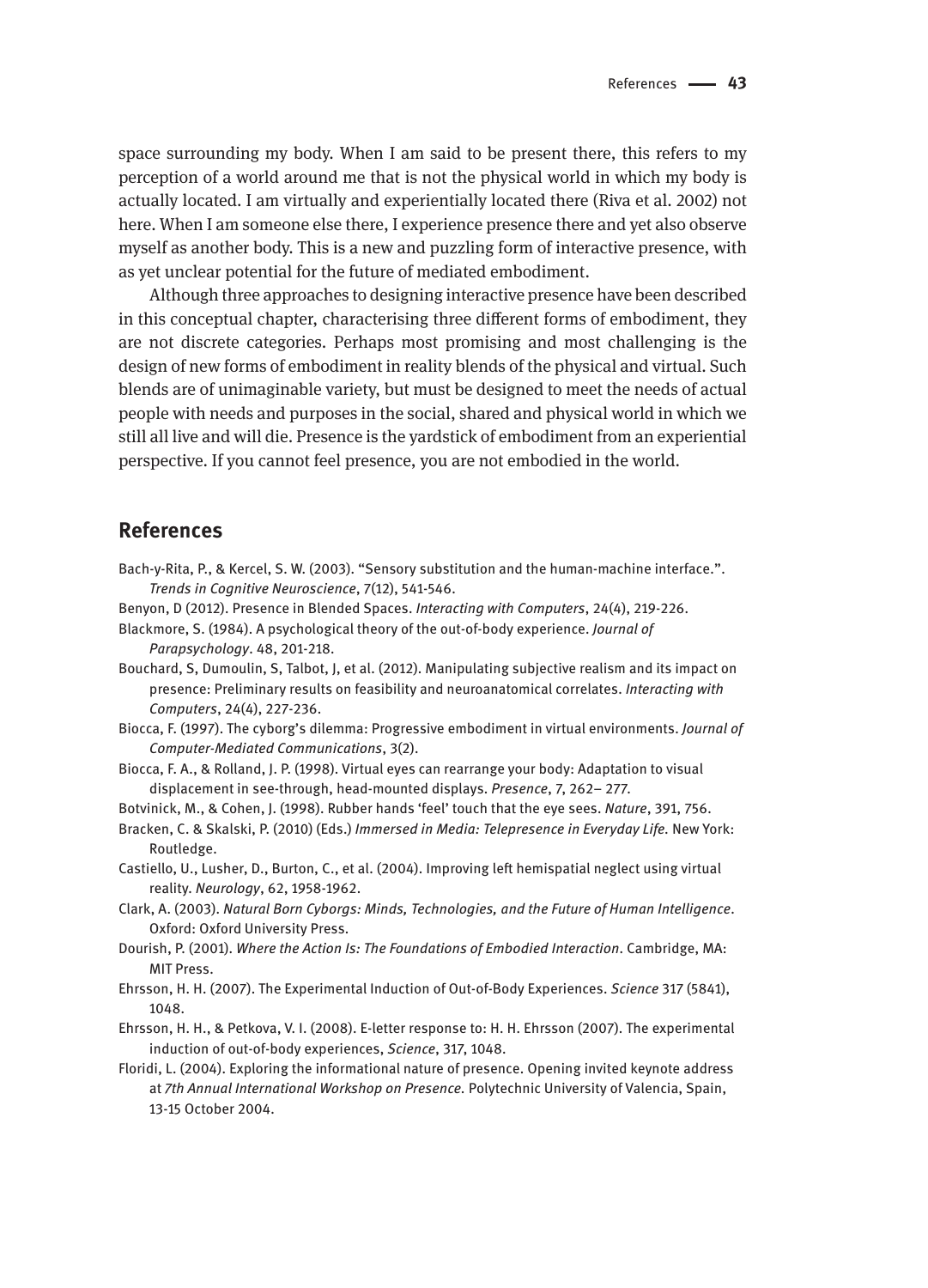Google Glass (2013). http://www.google.com/glass/start/. Accessed November 7, 2013.

Gregory, R. L. 1997. *Eye and Brain.* 5th edition. Oxford: Oxford University Press.

- Haans, A., & IJsselsteijn, W. A. (2012). Embodiment and telepresence: Toward a comprehensive theoretical framework. *Interacting with Computers*, 24(4), 211-218.
- Hochberg, L. R., Serruya, M. D., Friehs, G. M. et al. (2006). Neuronal Ensemble Control of Prosthetic Devices by a Human with Tetraplegia. *Nature* 442 (7099),164–171.
- Holmes N., & C. Spence (2007). Dissociating Body Image and Body Schema with Rubber Hands. *Behavioral and Brain Sciences* 30, 211–212.
- Hoshi, K., & Waterworth, J. A. (2009). Tangible Presence in Blended Reality Space, PRESENCE 2009. *Proceedings of the 12th Annual International Workshop on Presence.* November 11-13, Los Angeles, CA, USA.
- Hoshi, K., Öberg, F. & Nyberg, A. (2011) Designing blended reality space: conceptual foundations and applications,

Proceedings of BCS-HCI '11: the 25th BCS Conference on Human-Computer Interaction, 217-226.

Hutchins, E. (1996). *Cognition in the Wild*. Cambridge, MA: Bradford Books, MIT Press.

- Ihde, D. (1990). *Technology and the lifeworld—From garden to earth*. Bloomington and Indianapolis: Indiana University Press.
- IJsselsteijn, W. A. (2005). Towards a neuropsychological basis of presence. *Annual Review of CyberTherapy and Telemedicine*, 3, 25-30.
- IJsselsteijn, W.A., de Kort, Y.A.W., & Haans, A. (2006). Is this my hand I see before me? The Rubber Hand Illusion in Reality, Virtual Reality, and Mixed Reality. *Presence: Teleoperators and Virtual Environments* 15, 455-464.
- Kaptelinin, V., & Nardi, B. (2006). *Acting with Technology: Activity Theory and Interaction Design*. Cambridge, MA: MIT Press.
- Larsson, M., D. Larhammarb, M. Fredrikson, P. et al. (2005). Reply to M. A. Persinger and S. A. Koren's Response to Granqvist et al. Sensed Presence and Mystical Experiences Are Predicted by Suggestibility, Not by the Application Of Transcranial Weak Magnetic Fields. *Neuroscience Letters* 380 (3), 348–350.
- Leeb, R., D. Friedman, G. R. Müller-Putz, R. et al. (2007). Self-Paced (Asynchronous) BCI Control of a Wheelchair in Virtual Environments: A Case Study with a Tetraplegic. *Computational Intelligence and Neuroscience,* 20 (April 2007): Article 7.
- Lenggenhager, B., Tadi, T., Metzinger, T. et al. (2007). Video Ergo Sum: Manipulating Bodily Self-Consciousness. *Science* 317 (5841), 1096–1099.
- Lombard, M., & Ditton, T. (1997). At the Heart of It All: The Concept of Presence. *Journal of Computer Mediated-Communication* 3(2).
- Merleau-Ponty, M. (1962). *The Phenomenology of perception*. Translated by Colin Smith. London: Routledge and Keegan Paul.
- Metzinger, T. (2006). Reply to Gallagher: Different conceptions of embodiment, *Psyche* 12(4).

Minsky, M. (1980). Telepresence. *Omni Magazine*, June 1980.

- Misselhorn, C. (2009). Empathy with Inanimate Objects and the Uncanny Valley. *Minds and Machines* 19 (3), 345–359.
- MIT Project Oxygen. Computer Science and Artificial Intelligence Laboratory. http://www.oxygen.lcs. mit.edu/. Accessed 7 November 2013.
- Nagel, T. (1974). What Is It Like to Be a Bat? *Philosophical Review* 83(4), 435–450.
- New Scientist (2010). The Real Avatar: Body Transfer Turns Men into Girls. May 13. http://www. newscientist.com/article/dn18896-the-real-avatar-body-transfer-turns-men-into-girls.html. Accessed June 27, 2013.
- Norman, D. A. (1993). *Things that Make Us Smart.* Reading, Mass: Addison-Wesley.
- Normand, J.-M., Giannopoulos, E. Spanlang, E. B et al. (2011). Multisensory Stimulation Can Induce an Illusion of Larger Belly Size in Immersive Virtual Reality. *PLoS ONE* 6(1): e16128.